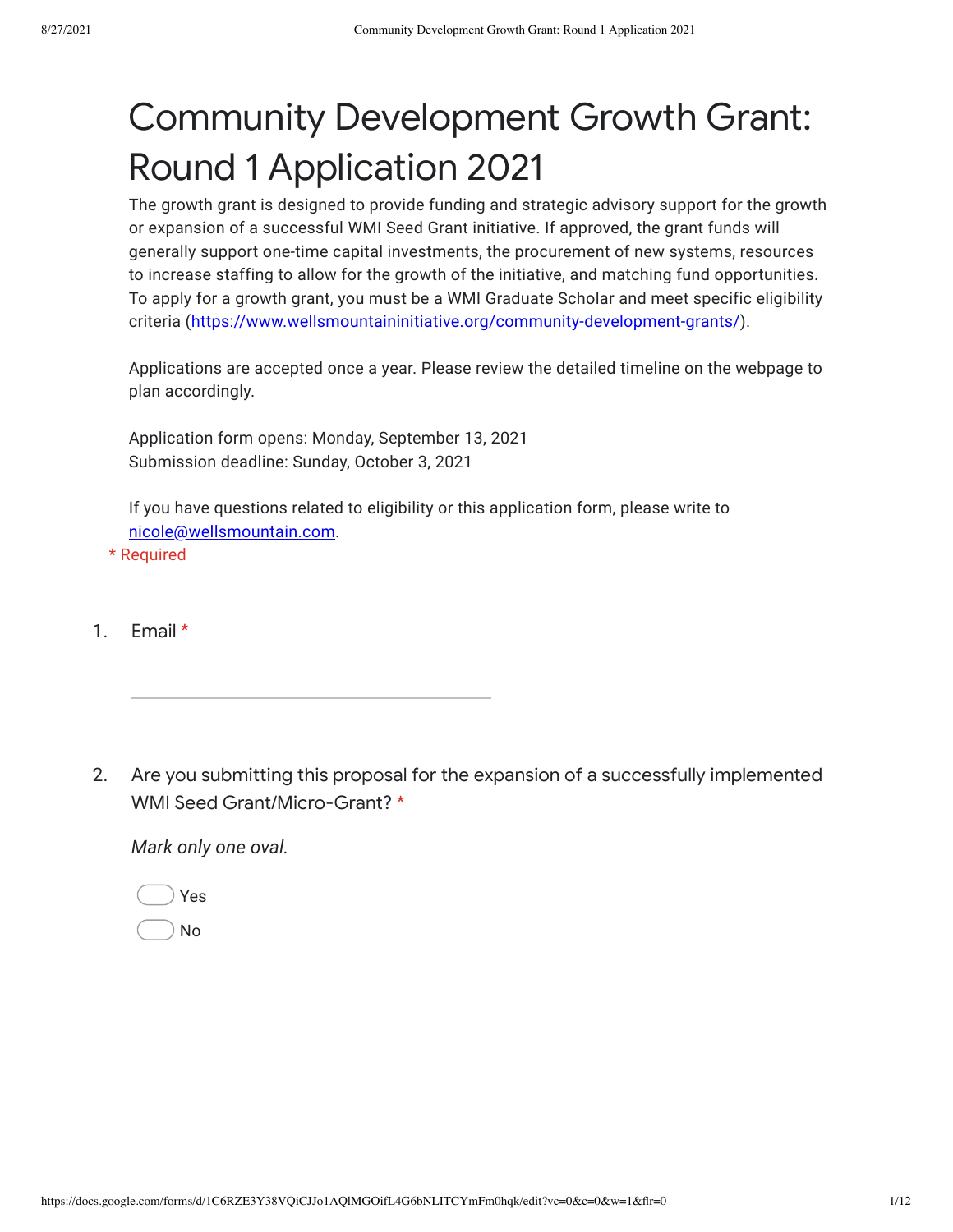3. Do you acknowledge that a complete Community Development Growth Grant application includes completing this form and uploading all supporting documents? \*

*Mark only one oval.*

|  | Yes |
|--|-----|
|  | √ი  |

4. Did you receive an email stating you were eligible to apply for the Growth Grant opportunity in 2021? \*

*Mark only one oval.*

|  | Yes |
|--|-----|
|  | N٥  |

## Update Your Personal Information

- 5. First name \*
- 6. Family name \*
- 7. Preferred email \*

## 8. Phone number \*

Include your country code.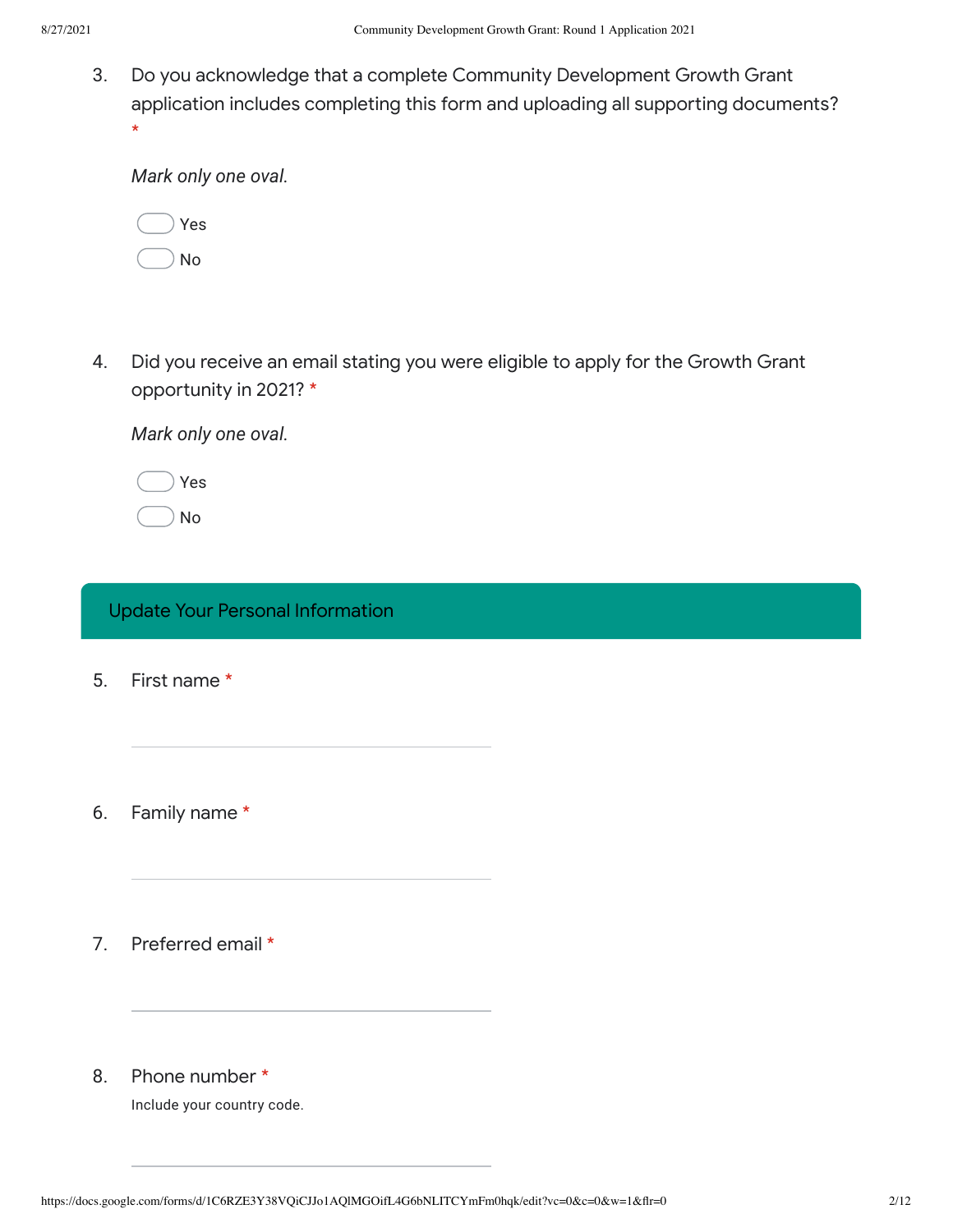9. WhatsApp number \*

Include your country code.

- 10. The full name of someone who we can contact if we cannot reach you: \*
- 11. Their phone number: \* Include country code.
- 12. Their WhatsApp number:



- 13. Name of your proposal: \* Be creative and conscious of your audience
- 14. What is the name of the existing entity that this grant will support: \*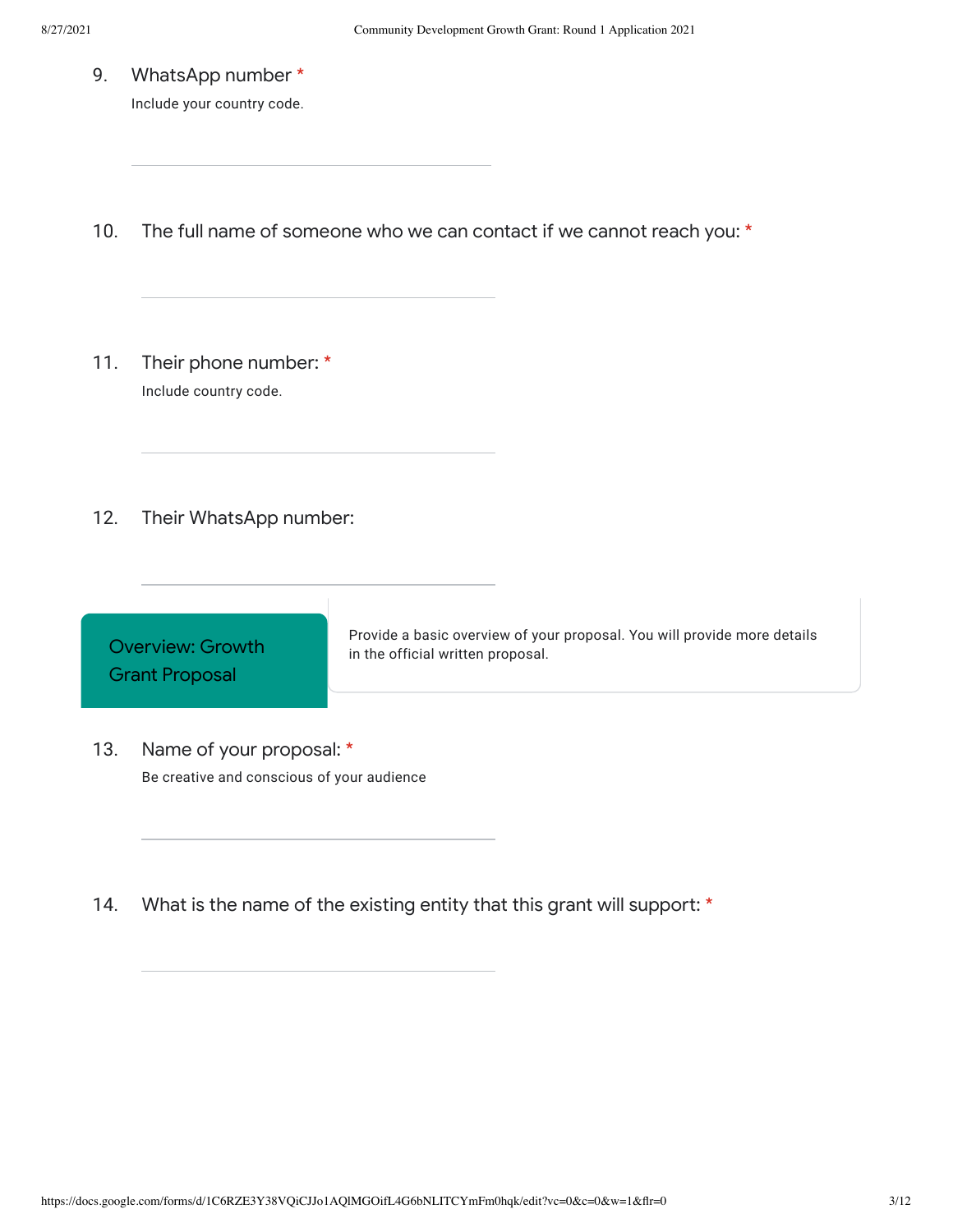15. This proposal will support an existing: \*

*Mark only one oval.*

Business

- Non-Governmental Organization
- Community Based Organization
- Community Group
- Community Project
- **Other**
- 16. If "Other", please explain:

- 17. What year was the entity founded? \*
- 18. What areas will this grant support? \*

Check all that apply and include more information with other.

|  | Check all that apply. |  |  |  |
|--|-----------------------|--|--|--|
|--|-----------------------|--|--|--|

One-time capital investments

Procurement of new systems

Increase staffing

Access to a matching fund (a matching fund/opportunity must be secured by the applicant and documentation provided)

**Other**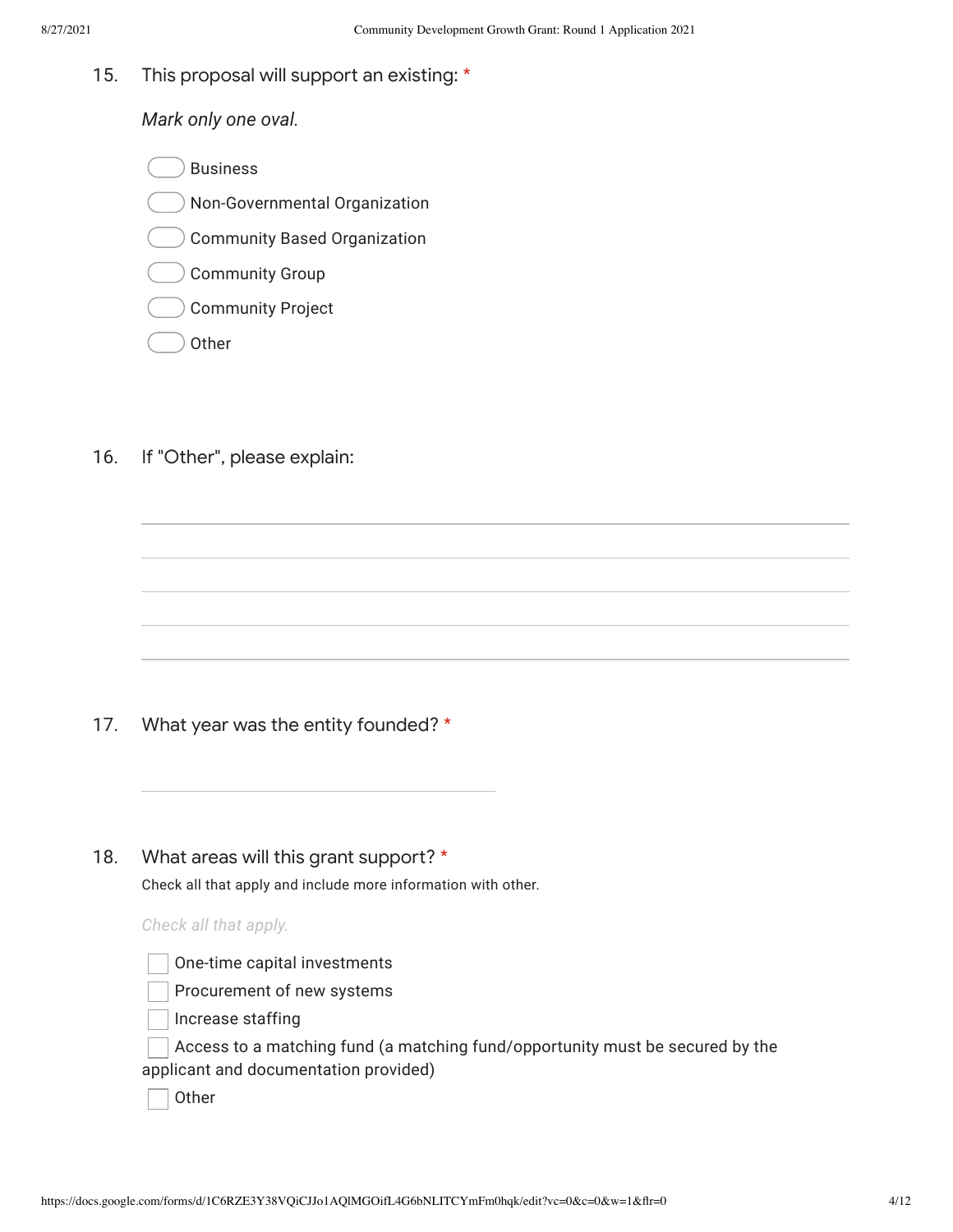19. If "Other", please specify:

20. Will your proposal be implemented in the community that you currently live or work? \*

*Mark only one oval.*

|  | Yes |
|--|-----|
|  | N٥  |

- 21. Please explain where this proposal be implemented. \*
- 22. Who are the target beneficiaries? \* Check all that apply.

*Check all that apply.*

| Children                       |
|--------------------------------|
| Youth                          |
| Disabled                       |
| <b>Local Community</b>         |
| <b>National Audience</b>       |
| Refugees                       |
| Unemployed/Out of School Youth |
| <b>Women and Girls</b>         |
| 0ther                          |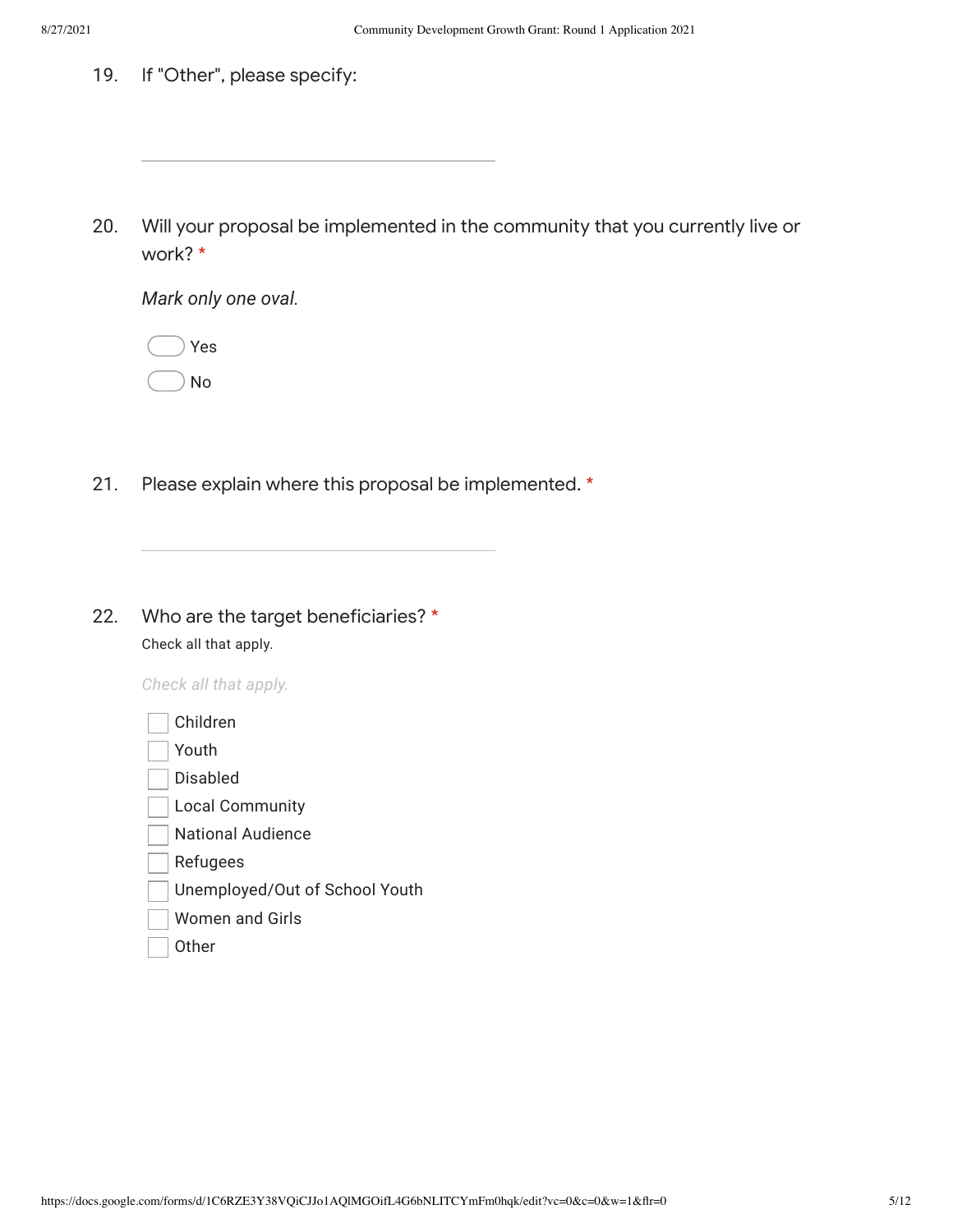23. If "Other", please explain who are the target beneficiaries:

- 24. How many beneficiaries will be engaged in your initiative in 2022 (once funded)? \*
- 25. What is the local language of your beneficiaries and what language will be used to implement your proposal? \*

26. What are some potential challenges or barriers that may impact the implementation of your proposal? \*

Please consider challenges or barriers that relate to your personal circumstances, the local culture and norms, the target community, your beneficiaries, finances, sustainability, implementing M&E, COVID-19 etc.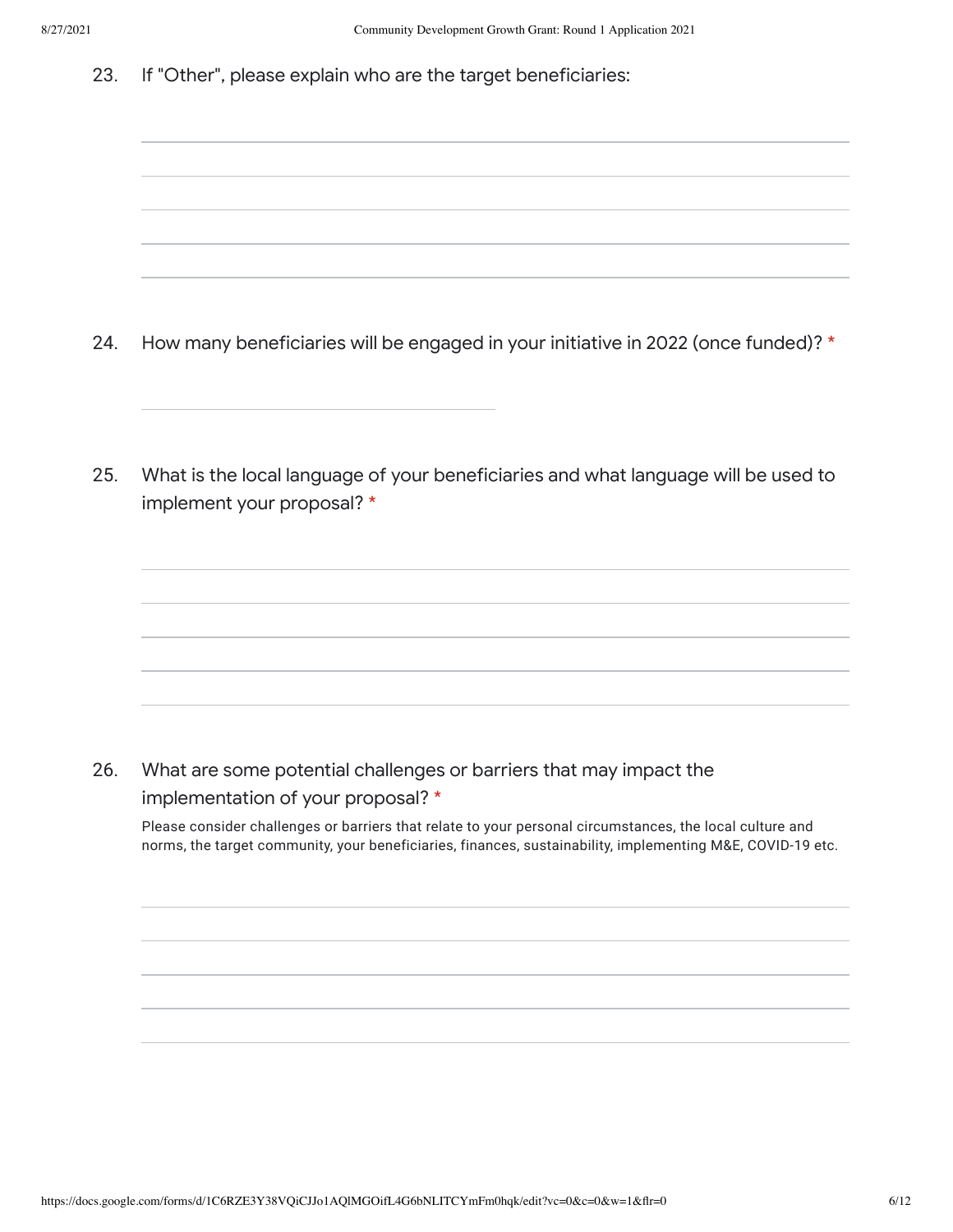27. How can you mitigate or overcome these potential challenges? \*

| Staffing, Volunteers &<br><b>Partners</b> | Provide details related to your role and the role of others who assist with<br>running this initiative. |
|-------------------------------------------|---------------------------------------------------------------------------------------------------------|
| 28.                                       | Will you be involved with the running of this initiative on a day-to-day basis? *                       |

*Mark only one oval.*

Yes No

29. Detail your involvement related to the implementation of this initiative. Include your role and responsibilities. \*

30. If there are other key management staff, please list their role and responsibilities.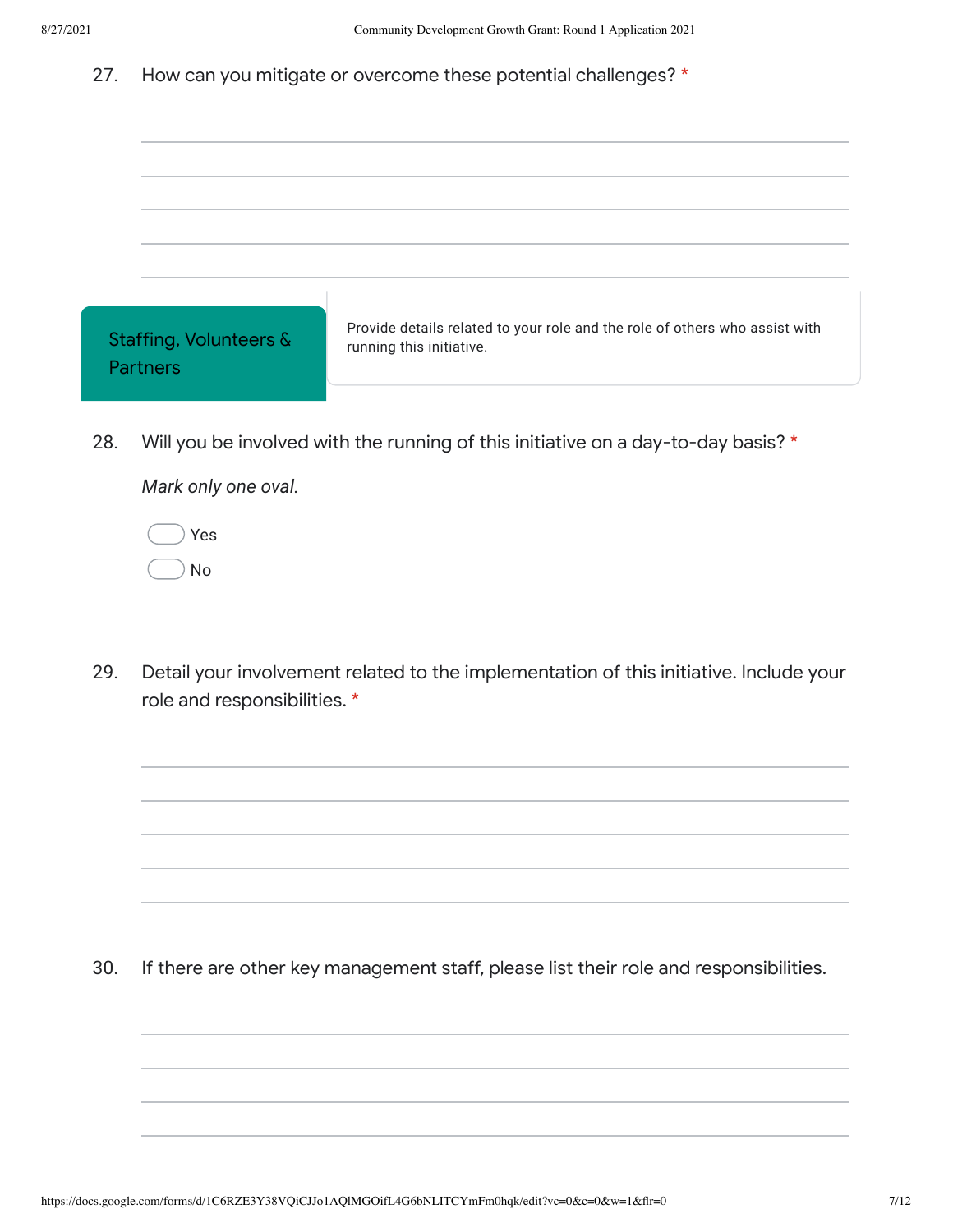- 31. How many paid full-time staff members does your initiative currently employ? \*
- 32. How many paid part-time staff members does your initiative currently employ? \*
- 33. How many paid event/project-based/short-term/contract-based staff members does your initiative currently employ? \*
- 34. How many volunteers currently assist you with this initiative? \*
- 35. Will you be working with other community groups, organizations, or businesses to support/implement your proposal? \*

*Mark only one oval.*

Yes No

36. If yes, list the partnerships that you will create or continue other community groups, organizations, and/or businesses.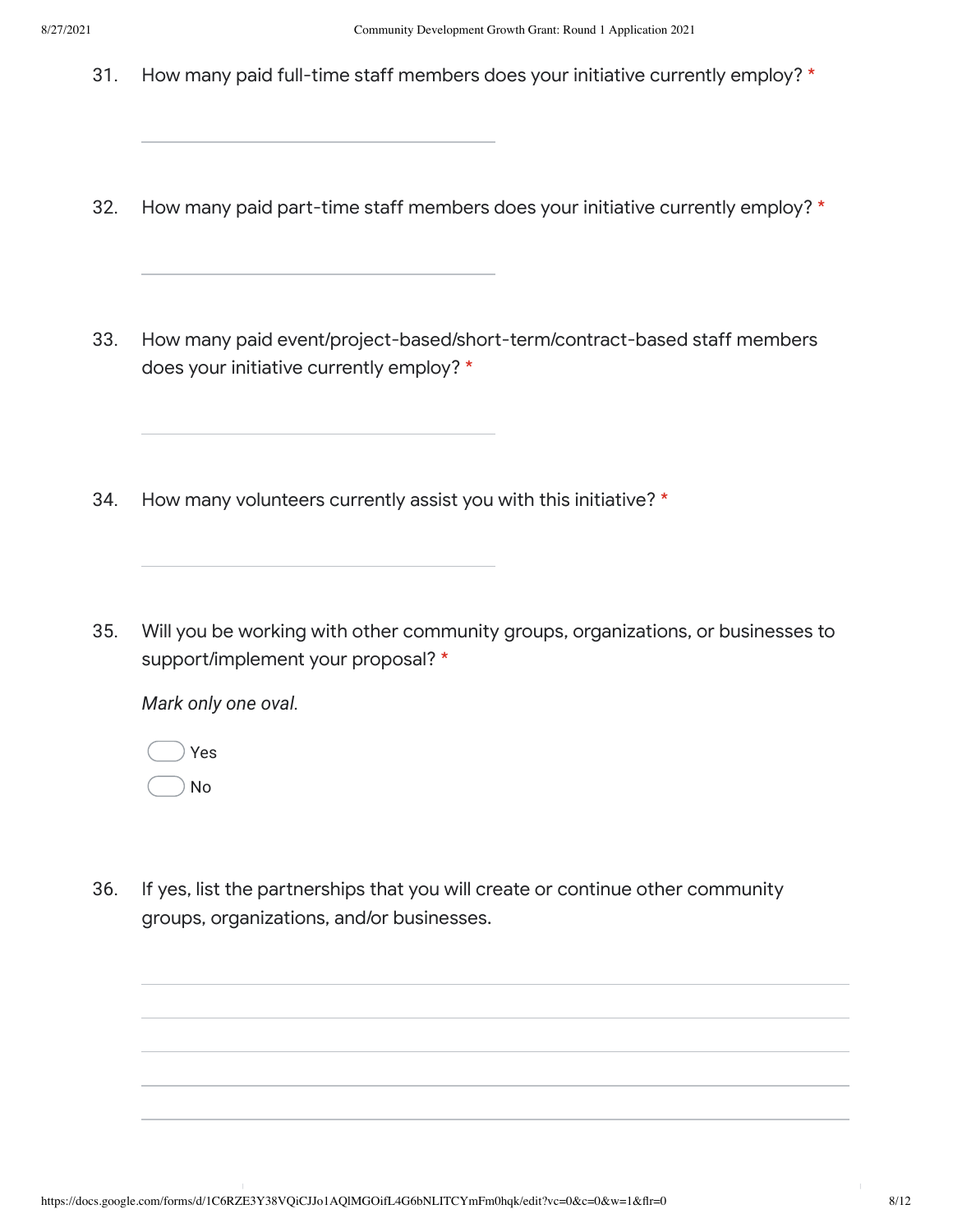Provide a basic overview of the proposed budget. At the end of this application form you will upload the official budget template. All data should be provided in your local currency.

- 37. What is the currency in your nation? \*
- 38. What is the current exchange rate of your local currency to 1 US Dollar? \* This is the exchange rate that you should also use within your budgets.
- 39. What is the total cost to implement your proposal? \* In your local currency.
- 40. What amount are you requesting as a WMI Community Development Growth Grant? \*

For the 2021 application the WMI Community Development Growth Grant program will accept requests up to \$5000 USD. Please provide your requested amount in your local currency and USD here.

41. How much funding in total do you plan to secure from other sources? \* In your local currency.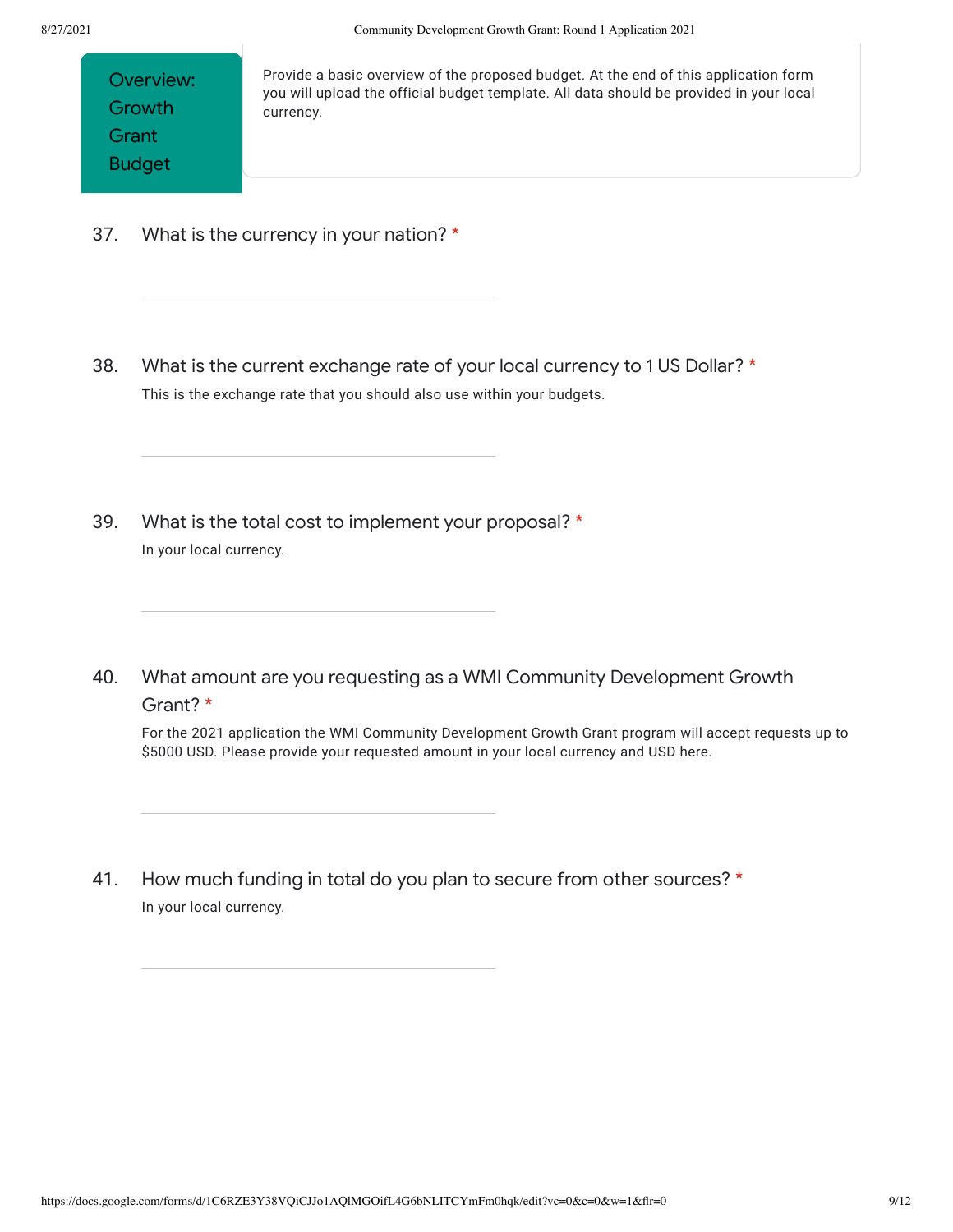42. How much funding have you already collected from other sources? \* In your local currency.

43. If you are not able to secure all funding, how will your proposal change? Explain. \*

44. What was your annual gross revenue in 2019?

> While this information is not required, you are highly encouraged to supply this data as a baseline for pre-COVID financial comparisons.

45. What was your total operating and staff expenses in 2019?

While this information is not required, you are highly encouraged to supply this data as a baseline for pre-COVID financial comparisons.

46. What was your annual gross revenue in 2020? \*